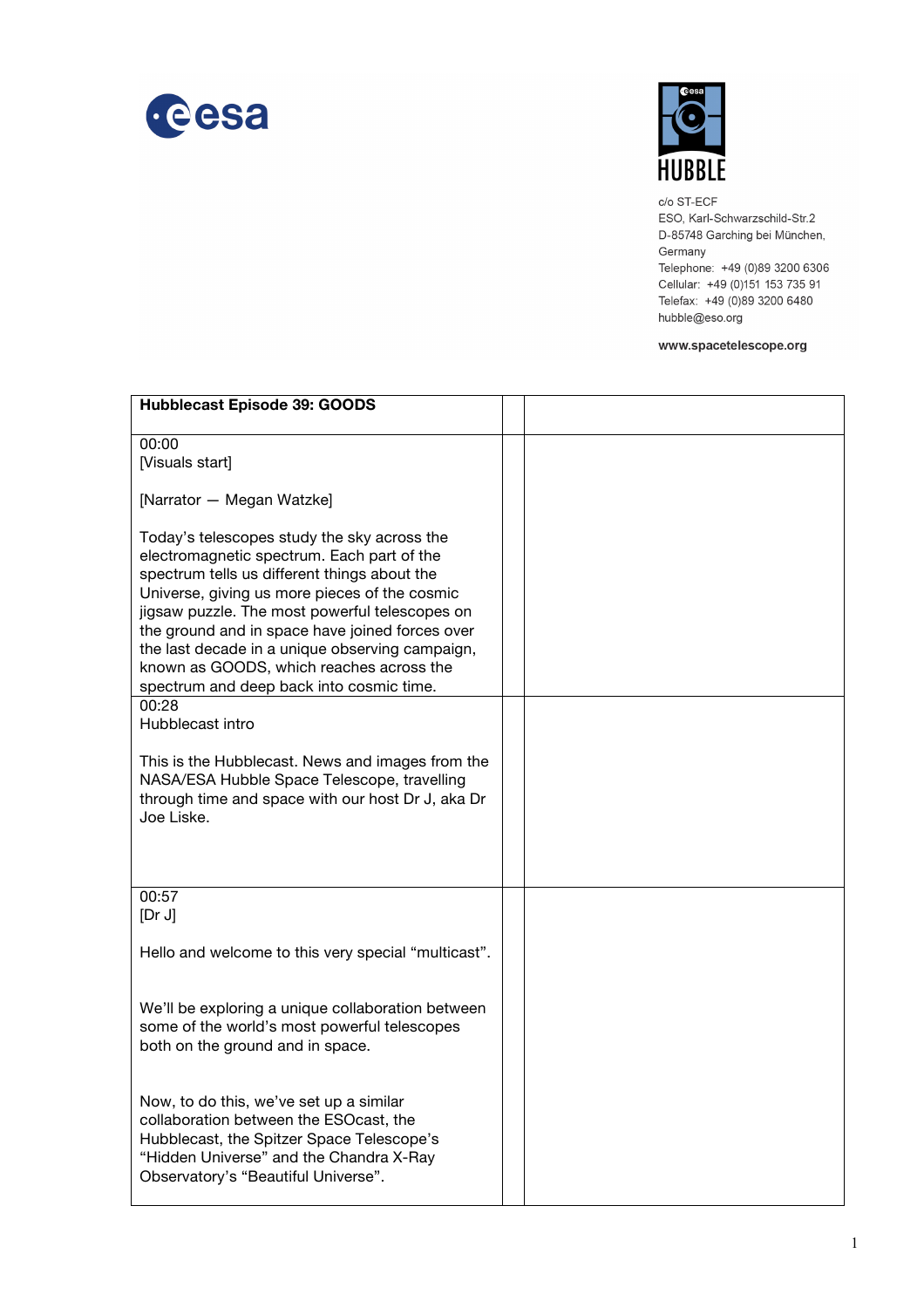| 01:20<br>[Megan Watzke]<br>I'm Megan Watzke for the Beautiful Universe from<br>the Chandra X-ray Center                                                                                                                                                                                                                                                                                                                                                                                                                                                                                                 |  |
|---------------------------------------------------------------------------------------------------------------------------------------------------------------------------------------------------------------------------------------------------------------------------------------------------------------------------------------------------------------------------------------------------------------------------------------------------------------------------------------------------------------------------------------------------------------------------------------------------------|--|
| 01.25<br>[Robert Hurt]<br>And I'm Dr Robert Hurt for Hidden Universe from<br>NASA Spitzer Science Center                                                                                                                                                                                                                                                                                                                                                                                                                                                                                                |  |
| 01:31<br>[Dr J]                                                                                                                                                                                                                                                                                                                                                                                                                                                                                                                                                                                         |  |
| It's the combination of deep observations from<br>many different telescopes that makes this project<br>so important.                                                                                                                                                                                                                                                                                                                                                                                                                                                                                    |  |
|                                                                                                                                                                                                                                                                                                                                                                                                                                                                                                                                                                                                         |  |
| 01:39<br>[Dr J as narrator]                                                                                                                                                                                                                                                                                                                                                                                                                                                                                                                                                                             |  |
| The longer a telescope spends looking at a target,<br>the more sensitive the observations become, and<br>the deeper we can look into space. But to get the<br>full picture of what's happening in the Universe,<br>astronomers also need observations at a range of<br>different wavelengths, requiring different<br>telescopes. These are the key ideas behind the<br>Great Observatories Origins Deep Survey, or<br>GOODS for short.                                                                                                                                                                  |  |
| 02:04<br>[Megan Watzke]                                                                                                                                                                                                                                                                                                                                                                                                                                                                                                                                                                                 |  |
| The GOODS project unites the world's most<br>advanced observatories, these include ESO's Very<br>Large Telescope, the NASA/ESA Hubble Space<br>Telescope, the Spitzer Space Telescope, the<br>Chandra X-ray Observatory and many more, each<br>making extremely deep observations of the distant<br>Universe, across the electromagnetic spectrum.<br>By combining their powers and observing the<br>same piece of the sky, the GOODS observatories<br>are giving us a unique view of the formation and<br>evolution of galaxies across cosmic time, and<br>mapping the history of the expansion of the |  |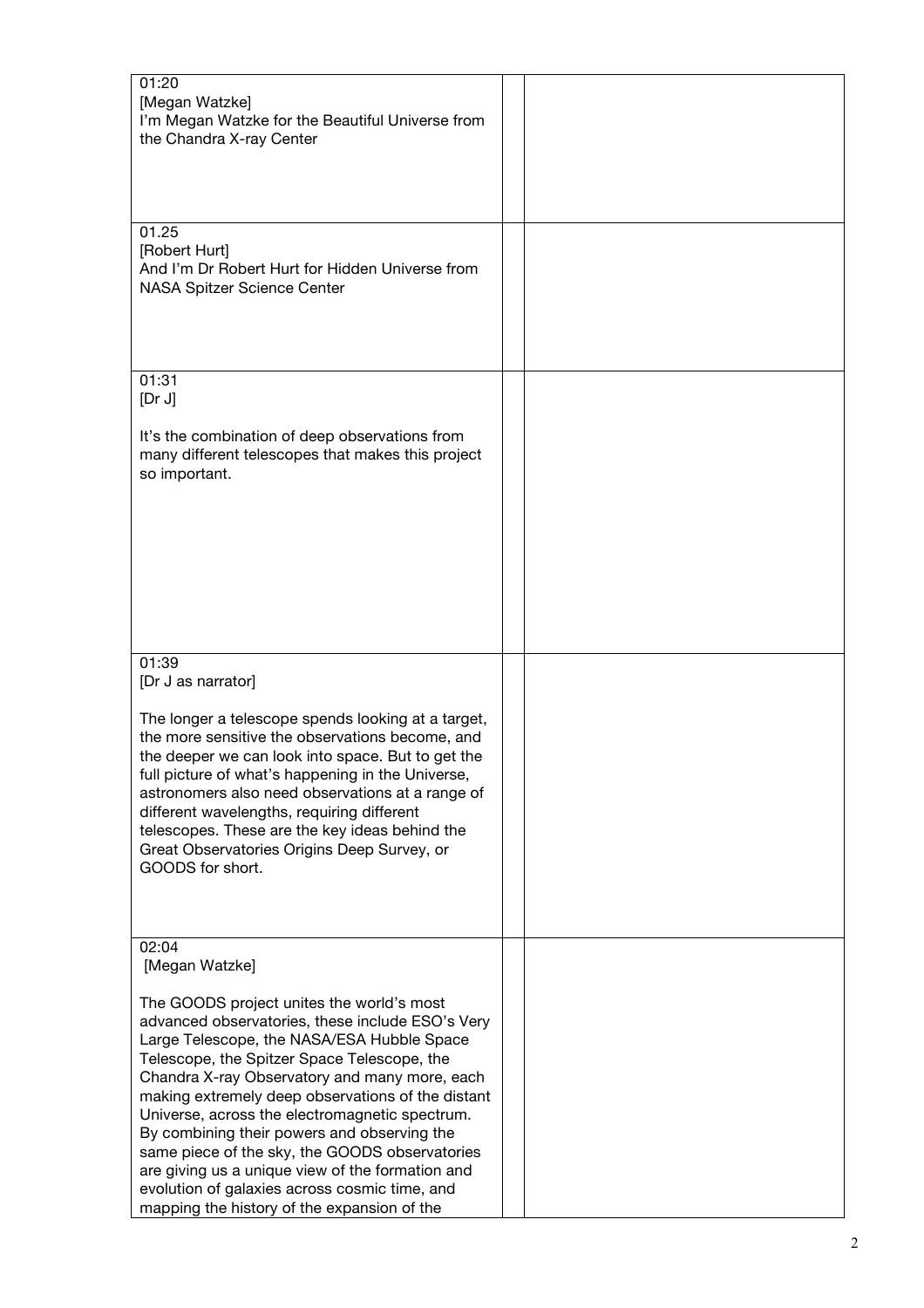| Universe.                                                                                             |  |
|-------------------------------------------------------------------------------------------------------|--|
|                                                                                                       |  |
|                                                                                                       |  |
| 02:52<br>[Dr J]                                                                                       |  |
|                                                                                                       |  |
| Now, this is not the first time that telescopes have                                                  |  |
| been used to give us extremely deep views of the                                                      |  |
| cosmos. For example, the Hubble Deep Field is a                                                       |  |
| very deep image of a small piece of sky in the<br>northern constellation of Ursa Major. This revealed |  |
| thousands of distant galaxies despite the fact that                                                   |  |
| the whole field is actually only a tiny speck of the                                                  |  |
| sky, about the size of a grain of sand held at arm's<br>length.                                       |  |
| 03:19                                                                                                 |  |
| [Narrator - Megan Watzke]                                                                             |  |
|                                                                                                       |  |
| Now, with GOODS, many different observatories<br>have brought their powers to bear on two larger      |  |
| targets, one centred on the original Hubble Deep                                                      |  |
| Field in the northern sky, and one centred on a                                                       |  |
| different deep target, the Chandra Deep Field                                                         |  |
| South, in the southern sky.                                                                           |  |
| The main GOODS fields are each 30 times larger                                                        |  |
| than the Hubble Deep Field, and additional                                                            |  |
| observations cover an area the size of the full<br>Moon.                                              |  |
| 03:49                                                                                                 |  |
| [Dr J]                                                                                                |  |
| These areas of the sky were already some of the                                                       |  |
| most extensively explored, and so the combination                                                     |  |
| of existing archival data and many new, dedicated                                                     |  |
| observations gives us an unprecedented view of of<br>the history of galaxies.                         |  |
|                                                                                                       |  |
|                                                                                                       |  |
| 04:14                                                                                                 |  |
| [Narrator - Megan Watzke]                                                                             |  |
| At ESO's Very Large Telescope on Cerro Paranal,                                                       |  |
| the 8.2-metre diameter giants were used for a total                                                   |  |
| of almost 100 nights of dedicated observations.                                                       |  |
| The telescopes made images of the region both in<br>near-infrared light, and on the boundary between  |  |
| visible light and ultraviolet light. At these short                                                   |  |
| wavelengths, only telescopes on exceptional sites                                                     |  |
| such as the VLT's Cerro Paranal have a chance to                                                      |  |
| observe through the Earth's atmosphere.                                                               |  |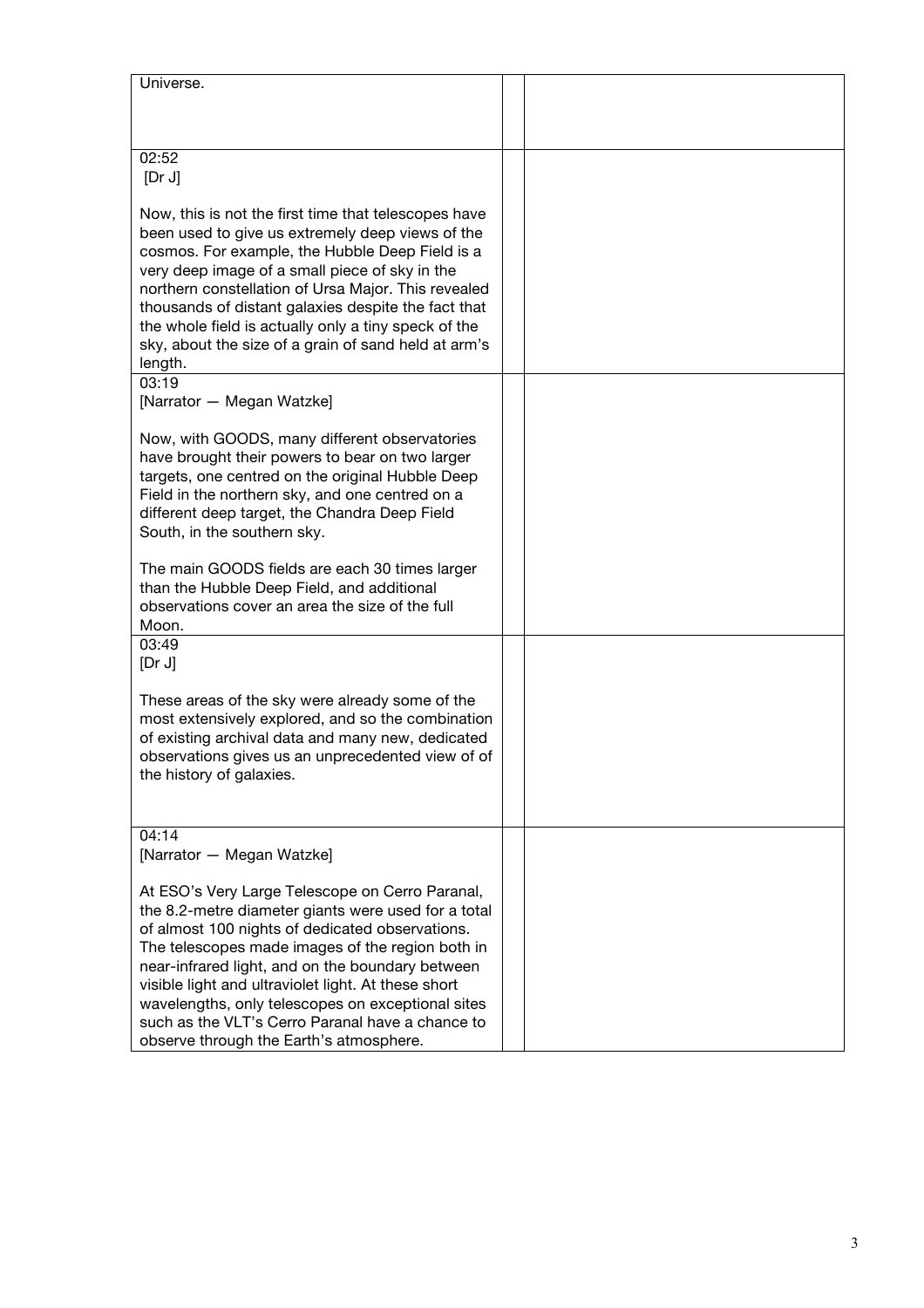| 04:46<br>[Dr J]                                                                                                                                                                                                                                                                                                                                                                                                                                                                                                                                                                                                            |  |
|----------------------------------------------------------------------------------------------------------------------------------------------------------------------------------------------------------------------------------------------------------------------------------------------------------------------------------------------------------------------------------------------------------------------------------------------------------------------------------------------------------------------------------------------------------------------------------------------------------------------------|--|
| The NASA/ESA Hubble Space Telescope<br>observed the GOODS regions at optical and near-<br>infrared wavelengths, to detect distant star-<br>forming galaxies among other things. Now, Hubble<br>spent a total of 5 days observing the fields, spread<br>over five repeat visits. Each of these was<br>separated from the previous one by about 45<br>days. Now, by spreading out the observations like<br>this, Hubble was able to watch for new<br>supernovae appearing over the months, providing<br>key information for studying the expansion and<br>acceleration of the Universe due to the mysterious<br>dark energy. |  |
| [Robert Hurt on virtual screen]<br>But it wasn't just Hubble making space-based<br>observations for GOODS                                                                                                                                                                                                                                                                                                                                                                                                                                                                                                                  |  |
| 05:26<br>[Robert Hurt]                                                                                                                                                                                                                                                                                                                                                                                                                                                                                                                                                                                                     |  |
| NASA's Spitzer Space Telescope imaged the<br>GOODS regions in near- and mid-infrared light for<br>5 days, at wavelengths up to 30 times longer than<br>the Hubble observations. These longer<br>wavelengths are important for revealing distant<br>galaxies whose light may be obscured by cosmic<br>dust, or stretched by the expansion of the<br>Universe, making them invisible to Hubble. For<br>these distant galaxies, the Spitzer images also tell<br>astronomers about their age and their total mass<br>of stars - complementary information to the data<br>from Hubble.                                          |  |
| Now, let's move from the infrared to much shorter<br>wavelengths                                                                                                                                                                                                                                                                                                                                                                                                                                                                                                                                                           |  |
| 06:06<br>[Megan Watzke]                                                                                                                                                                                                                                                                                                                                                                                                                                                                                                                                                                                                    |  |
| Also in orbit, the Chandra X-Ray Observatory had<br>already observed the GOODS field in many long<br>observations taken over the course of a year. The<br>Chandra images are the deepest X-ray images<br>ever taken, and detected more than 200 hundred<br>X-ray sources believed to be supermassive black<br>holes in the centres of young galaxies. The X-rays<br>are produced by extremely hot interstellar gases<br>falling into the black holes.                                                                                                                                                                      |  |
| 06:37<br>[Narrator - Dr J]                                                                                                                                                                                                                                                                                                                                                                                                                                                                                                                                                                                                 |  |
| These multiwavelength observations identified<br>tens of thousands of galaxies.                                                                                                                                                                                                                                                                                                                                                                                                                                                                                                                                            |  |
| To get a full understanding of the history and<br>development of galaxies over the vast stretch of<br>the Universe's history, we need to be able to pin<br>down their distances more precisely, to fix them in<br>cosmic time.                                                                                                                                                                                                                                                                                                                                                                                             |  |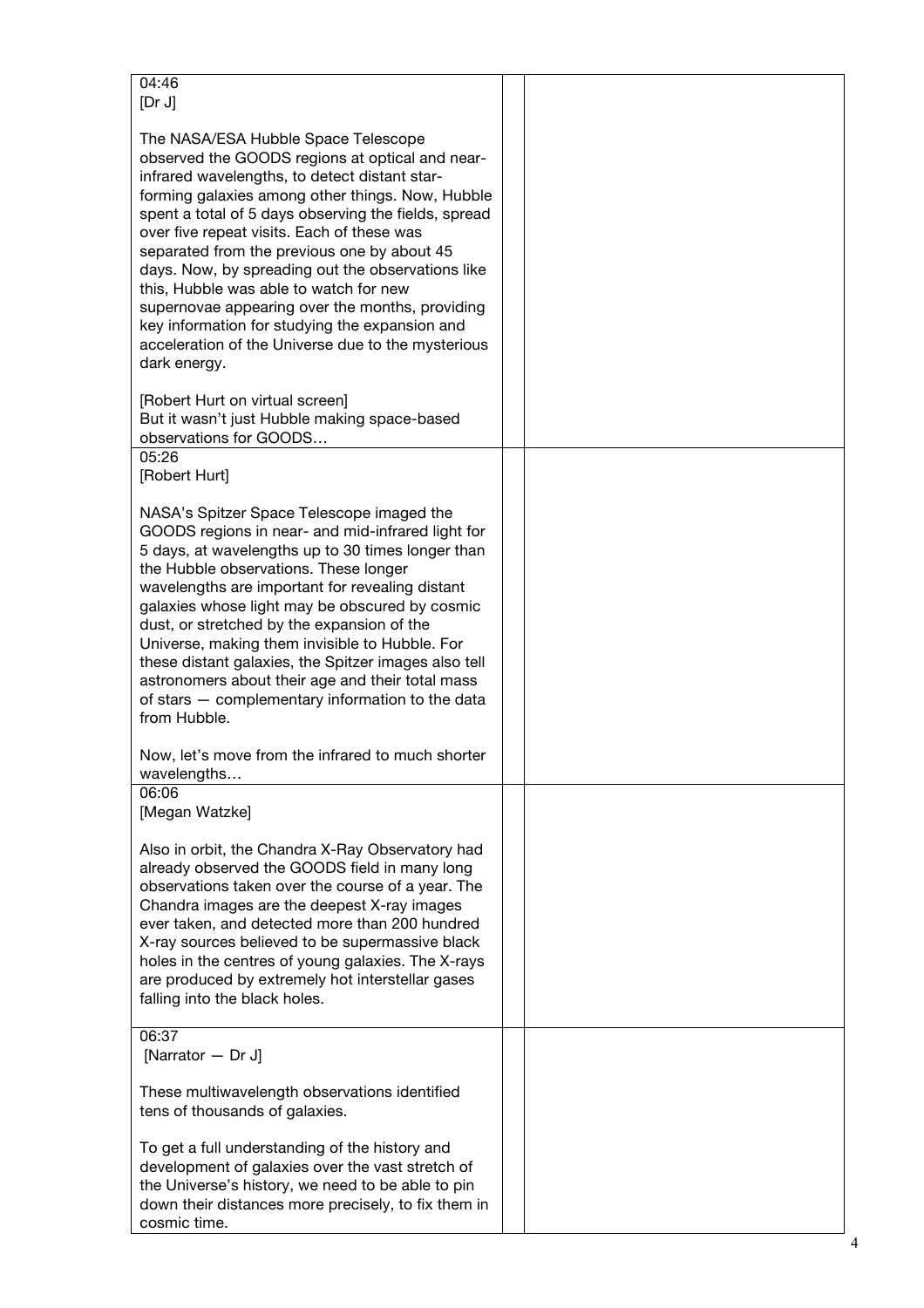| As these galaxies are so far away, the light waves<br>we see from them started their journey up to about<br>13 billion years ago, and because the Universe has<br>been expanding since the Big Bang, back then the<br>Universe was less than one seventh of its current<br>size.                                                                                                                                           |  |
|----------------------------------------------------------------------------------------------------------------------------------------------------------------------------------------------------------------------------------------------------------------------------------------------------------------------------------------------------------------------------------------------------------------------------|--|
| 07:11<br>[Megan Watzke]                                                                                                                                                                                                                                                                                                                                                                                                    |  |
| During the billions of years of the light's journey, its<br>wavelength has been stretched as the fabric of<br>space has expanded. This effect is known as<br>"redshift" because, for example, light that was<br>originally blue or ultraviolet in colour is shifted to<br>longer, redder wavelengths.                                                                                                                      |  |
| 07:32<br>[Dr J]                                                                                                                                                                                                                                                                                                                                                                                                            |  |
| Back on the ground, astronomers used<br>spectrographs on ESO's Very Large Telescope to<br>capture the spectra of galaxies, spreading out their<br>light like the colours of a rainbow.                                                                                                                                                                                                                                     |  |
| Now, the spectra allow astronomers to measure<br>the redshifts of the galaxies, and hence, their<br>distances.                                                                                                                                                                                                                                                                                                             |  |
| An extensive campaign produced redshifts for<br>almost 3000 galaxies in the GOODS fields.                                                                                                                                                                                                                                                                                                                                  |  |
| Now, with this knowledge, we can place the<br>galaxies at distances along a vast cone of space,<br>stretching out from our own vantage point like a<br>searchlight beam into the cosmos. We can take an<br>amazing journey through kind of a tunnel towards<br>the edge of the Universe. In some places, the<br>galaxies cluster together, forming structures which<br>are up to tens of millions of light years in scale. |  |
| 08:20<br>[Robert Hurt]                                                                                                                                                                                                                                                                                                                                                                                                     |  |
| Thanks to GOODS and other surveys of the same<br>region, these areas of the sky are uniquely well<br>studied with high resolution, deep observations<br>across a wide wavelength range, plus there is<br>more to come.                                                                                                                                                                                                     |  |
| For example, the Atacama Pathfinder Experiment<br>telescope, or APEX, has spent a total of 300 hours<br>$-$ nearly two full weeks $-$ imaging the region at<br>submillimetre wavelengths, from its high site on<br>the 5000-m altitude plateau of Chajnantor in the<br>Chilean Andes.                                                                                                                                      |  |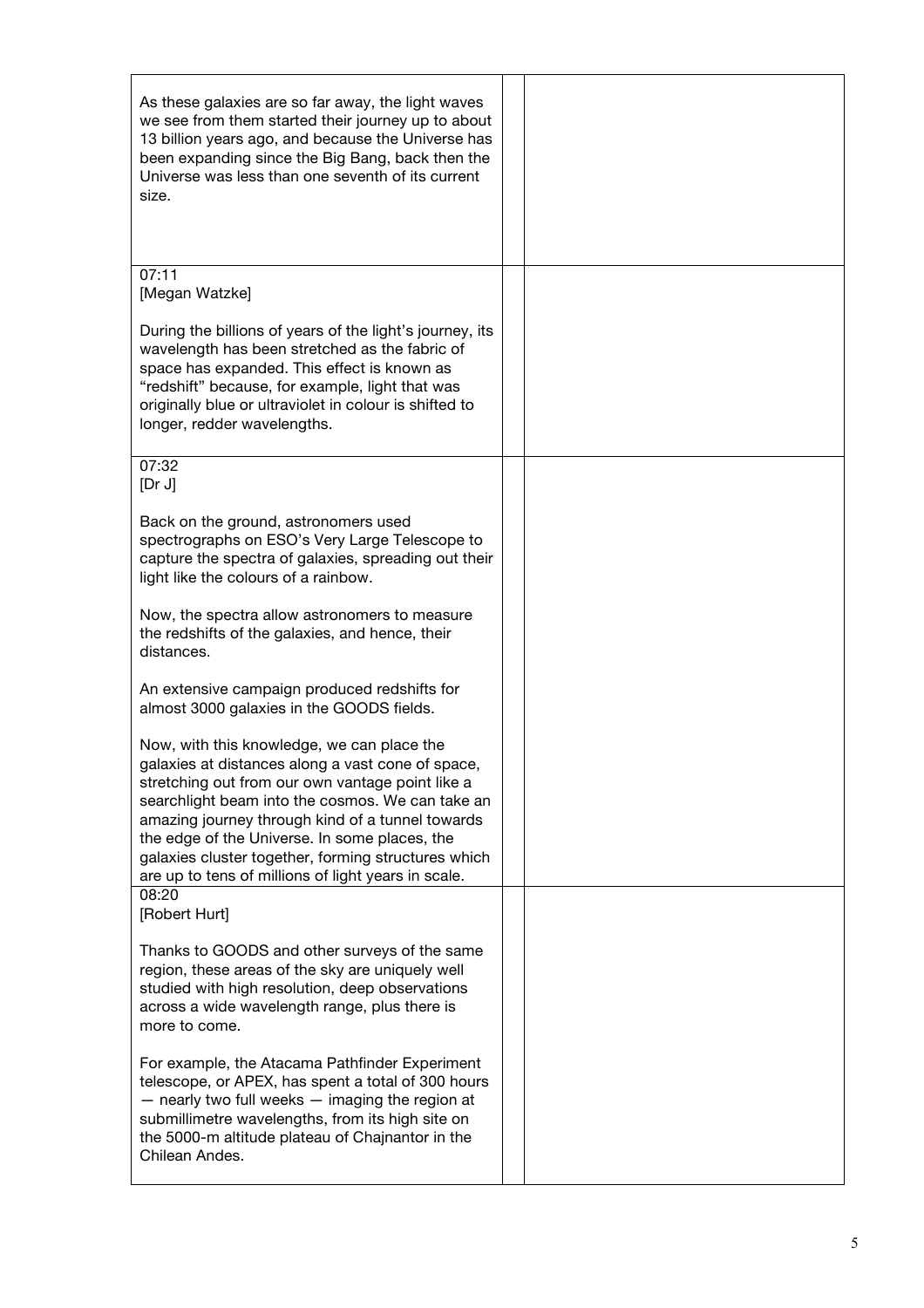| 09:00<br>[Narrator - Dr J]                                                                                                                                                                                                                                                                                                                                                                                                                                                                                                                                 |  |
|------------------------------------------------------------------------------------------------------------------------------------------------------------------------------------------------------------------------------------------------------------------------------------------------------------------------------------------------------------------------------------------------------------------------------------------------------------------------------------------------------------------------------------------------------------|--|
| Observations at these wavelengths are ideal for<br>finding the redshifted light of distant dusty galaxies<br>in the very early Universe.                                                                                                                                                                                                                                                                                                                                                                                                                   |  |
| Because of the longer wavelength of its<br>submillimetre light, the APEX image is not as sharp<br>as the visible light and infrared images.                                                                                                                                                                                                                                                                                                                                                                                                                |  |
| However, thanks to the deep Spitzer images, as<br>well as images made at radio wavelengths, we can<br>match up and identify the objects found by APEX<br>with galaxies seen at other wavelengths. The<br>submillimetre light glow reveals that hundreds of<br>stars are being formed per year in these galaxies.                                                                                                                                                                                                                                           |  |
| In the next couple of years, ALMA, the Atacama<br>Large Millimeter/submillimeter Array, currently<br>under construction on the same plateau as APEX,<br>will begin its first science observations. Also<br>observing at submillimetre wavelengths, it will<br>have much greater sensitivity than APEX, and<br>resolution even better than Hubble. ALMA will<br>revolutionise our understanding of the early<br>Universe by revealing many more distant, dust-<br>obscured galaxies that cannot be seen at all by<br>visible light and infrared telescopes. |  |
| 10:11<br>[Dr J]                                                                                                                                                                                                                                                                                                                                                                                                                                                                                                                                            |  |
| These projects are an excellent example of how<br>great observatories are joining together, across the<br>electromagnetic spectrum, to give us a more<br>complete view of galaxies over the history of the<br>Universe. Already, astronomers have written over<br>400 papers based on these data, with even more<br>in the pipeline! And on top of that, the<br>observations of the GOODS fields will continue in<br>the future.                                                                                                                           |  |
| These patches of the sky will be prime targets for<br>the next generation of telescopes both on the<br>ground and in space, and astronomers around the<br>world use these data to learn new things about the<br>Universe from them for many years to come.                                                                                                                                                                                                                                                                                                 |  |
| Saying goodbye to our friends at the other<br>observatories, this is Dr J signing off for the<br>ESOcast and the Hubblecast                                                                                                                                                                                                                                                                                                                                                                                                                                |  |
|                                                                                                                                                                                                                                                                                                                                                                                                                                                                                                                                                            |  |